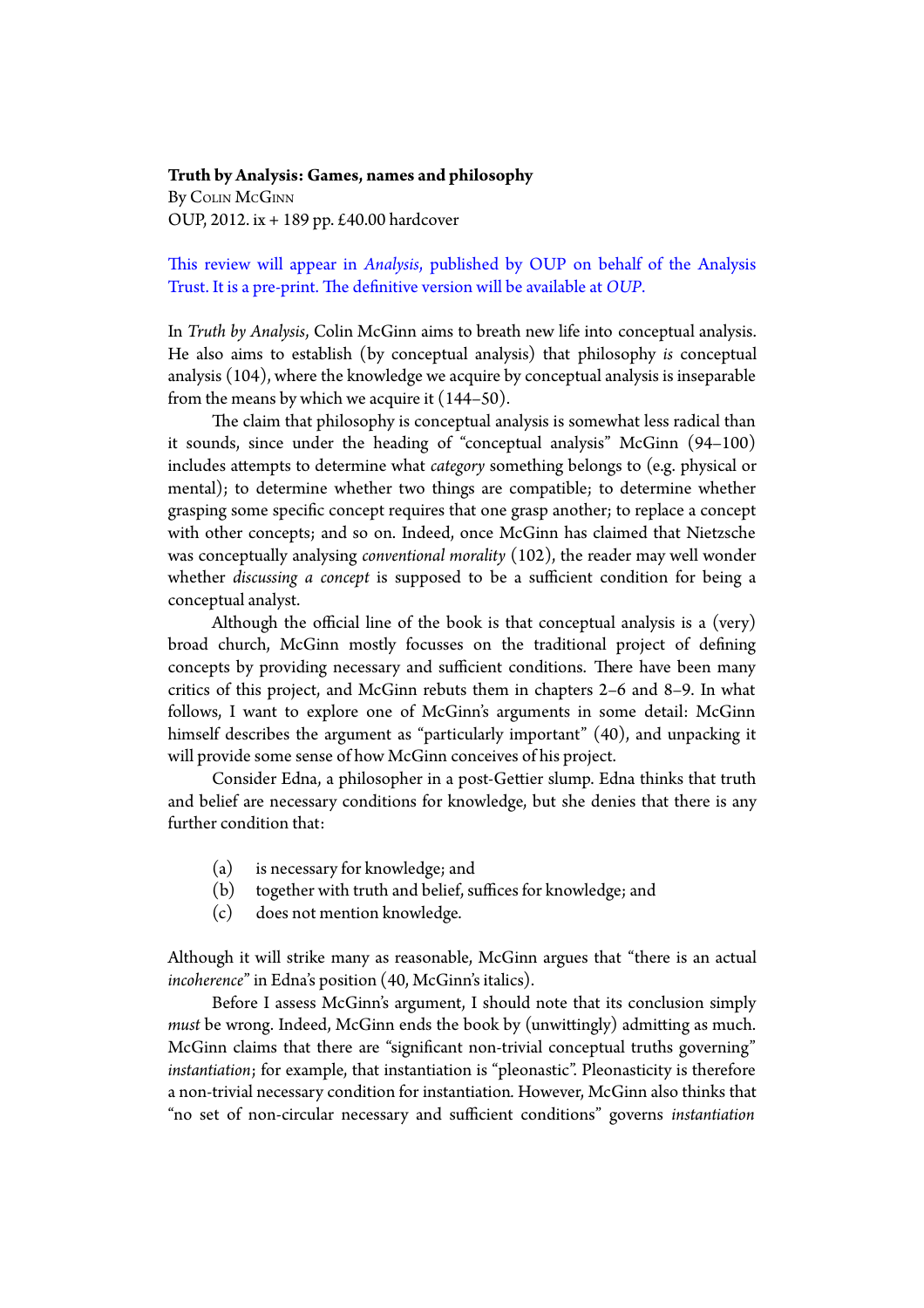(167–8). In short, McGinn treats *instantiation* just as Edna treats *knowledge*. So, on pain of inconsistency, McGinn cannot dismiss Edna's position as incoherent.

With that out of the way, here is McGinn's argument against Edna. Suppose any condition meeting (a) and (b) violates (c), and so has to mention knowledge. Since knowledge entails both truth and belief, this third condition makes it (in some sense) redundant to mention truth and belief; but "how can those conditions [truth and belief] be necessary if they are made redundant by the final conjunct?" (41). *Reductio*!

This argument trades on a pun. In his rhetorical question, McGinn takes "necessary" to mean something like "necessary to mention". Tat simply is not what "necessary" means when we are discussing "necessary conditions". It feels odd to have to point this out in a review of a book about conceptual analysis, but to say that truth is a necessary condition for knowledge is just to say that if *p* is known then *p* is true.

McGinn offers a second gloss on his argument against Edna, as follows: "It would be a bizarre concept that contained itself as a component *as well as* an assortment of necessary conditions!" (41; McGinn's italics). Again, though, this trades on a strange understanding of "necessary conditions". We might loosely say "knowledge contains truth", as a way of expressing that truth is a necessary condition for knowledge (i.e. that if *p* is known, then *p* is true). But in this sense, it is uterly unremarkable that knowledge "contains" both truth and knowledge, since this amounts only to the banality that both truth and knowledge are necessary for knowledge (i.e. that if *p* is known, then *p* is both true and known). Clearly, McGinn must have some *other* notion of containment in mind.

As, indeed, he does. McGinn thinks that knowledge contains truth as a proper *mereological* part (see 4–5, 34–5, 41, 60–1, 79–85, 93–4). One might think that such a claim stands in need of justification, but McGinn writes:

Do we seriously need to defend the proposition that concepts have parts? Why should we? What argument is there against the supposition? As far as we can tell, every domain of inquiry consists of complex objects that divide into parts—chemistry, physics, anatomy, psychology, geometry, arithmetic, and linguistics…. Why suppose that concepts alone are an exception to the rule? Why should concepts be essentially indivisible, universally atomic? (80)

This is the closest McGinn ever comes to defending his mereological view of concepts. But *even if* we accept that "every domain of inquiry consists of complex objects that divide into parts", notice that bees are not made out of smaller bees (to take a zoological example). So what entitles McGinn to suppose that concepts must be made from other concepts?

Here is an alternative: our concepts arise from our interactions with things in our environments, given our interests, aims, beliefs, and so forth. On this picture, knowledge does not contain truth, except in the banal sense that if *p* is known then *p* is true. (If McGinn must use mereological language here, he can think of a concept's parts as the things in our environment, our aims, etc.) And, on this picture, it will be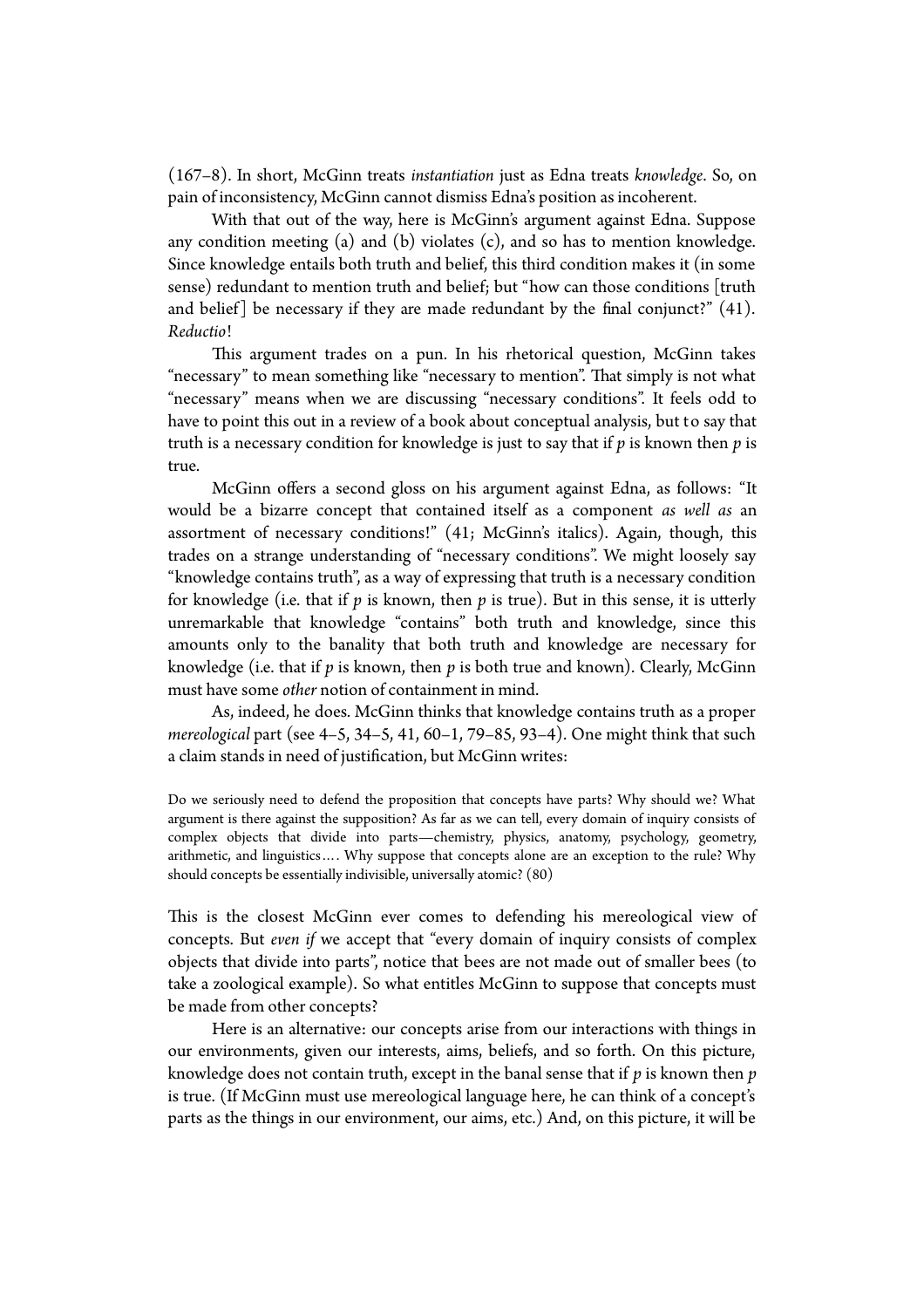fairly unremarkable if Edna is right and *knowledge* cannot be defined in other terms. But, unfortunately, McGinn never considers alternatives to his own picture.

For such reasons, I am wholly unmoved by McGinn's explicit arguments in defence of the project of defining concepts. However, McGinn also atempts to defend the project by example. He tells us (viii) that his "faith in conceptual analysis" was "restored" by Suits' 1978 analysis of *game*, and he is keen to proselytise:

To play a game is to attempt to achieve a specific state of affairs [prelusory goal], using only means permitted by rules [lusory means], where the rules prohibit use of more efficient in favour of less efficient means [constitutive rules], and where rules are accepted just because they make possible such activity [lusory atitude]. I also ofer the following simpler and, so to speak, more portable version of the above: playing a game is the voluntary atempt to overcome unnecessary obstacles. (Suits 1978: 41, Suits' square-brackets; quoted by McGinn 24)

McGinn states that he searched in vain for counterexamples to Suits' definition (vii). But in fact, Suits' definition is neither necessary nor sufficient for being a game:

- *Counterexample to sufficiency*. The goal of mountain climbing is to get to the summit; but a mountain climber would spurn the offer of a helicopter ride to the summit; so mountain climbing involves an unnecessary obstacle. Suits (1978: 84–7) therefore explicitly counts mountain climbing as a game. I find this odd (as does McFee 2004: 25–6), but it gets worse. Exactly parallel reasoning shows that taking a stroll around a lake counts as a game on Suits' analysis. In detail: the goal of taking a stroll around a lake is to get around the lake; but a stroll taker would spurn the offer of a lift around the lake on a passing icecream van; so taking a stroll around a lake involves an unnecessary obstacle.
- *Counterexample to necessity.* Picture consequences is a surrealist parlour game. To start the game, someone draws a head on a piece of paper (with no one watching); she then folds the paper over to conceal what she has drawn, and passes it to the next participant, who draws a body (with no one watching), folds the paper over and passes it on; and this is repeated until an entire picture has been drawn, whereupon the paper is unfolded and the picture is revealed. Now, if the goal of picture consequences were to draw a surreal picture, then all the concealment would be an "unnecessary obstacle". But that is not the goal of picture consequences: you do not collectively *fail* at picture consequences if, by remarkable happenstance, you collectively draw a Utahraptor's head, torso and legs, thus ending up with a perfectly ordinary picture of a Utahraptor. If it is even appropriate to speak of a "goal" here, there are really only two candidates:
	- (1) to draw a picture collectively; in which case it is no obstacle that you cannot see what the others have drawn (cf. Suits 1978: 55).
	- (2) to draw a picture collectively but in mutual ignorance; in which case concealment is *required*, rather than an unnecessary obstacle.